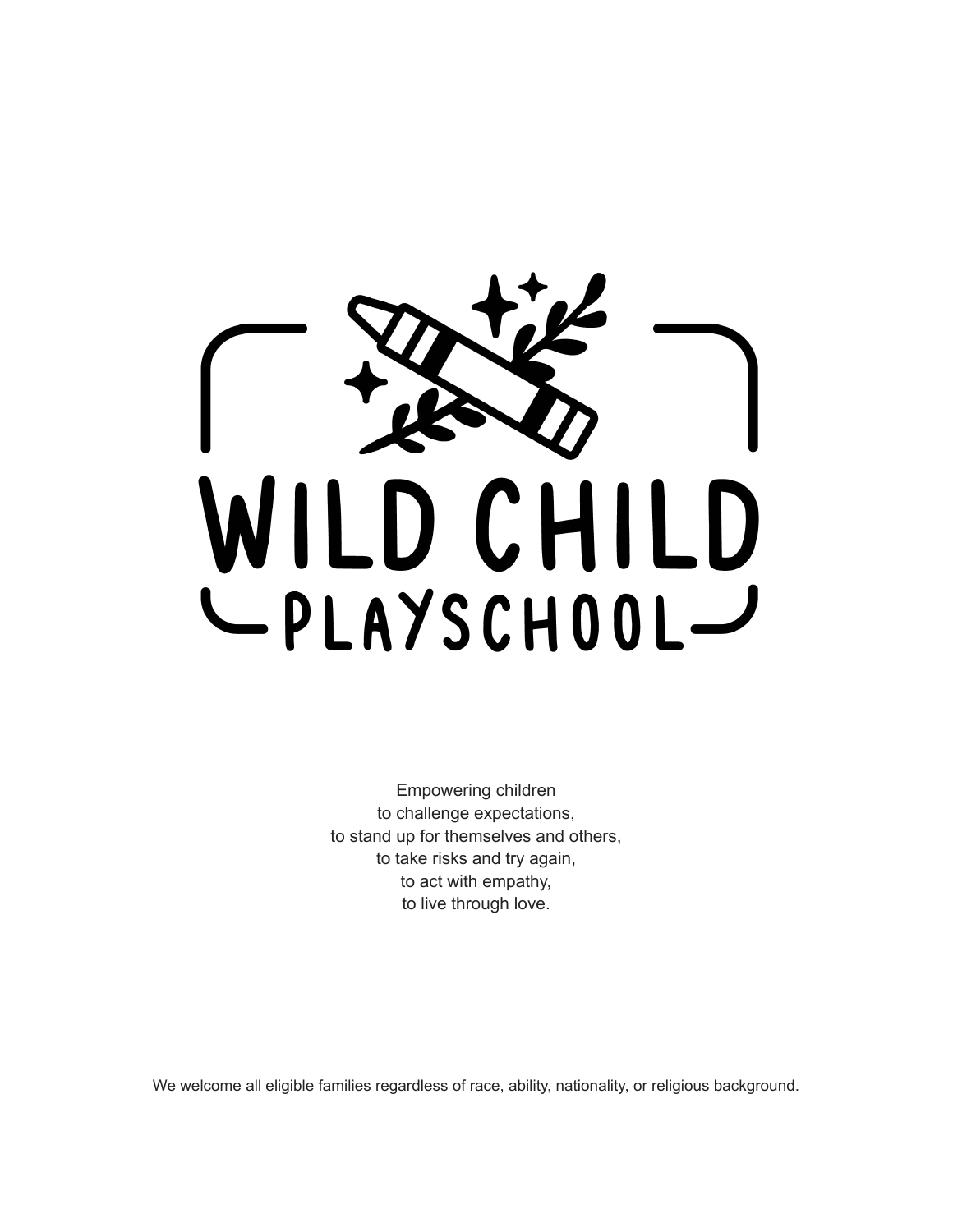#### **Welcome!**

Welcome to early childhood learning that nourishes healthy, independent, empathetic thinkers by focusing on play, nature, and social and emotional skills. We are here to build upon the brilliance and creativity within each child, to help them develop a sense of accomplishment and self-worth, and to inspire a joy of learning. Our teachers act as guides, resources, and partners in learning, through both planned and spontaneous adventures.

#### **Mission**

- $\star$  To provide a caring atmosphere and rich environment that fosters critical thinking, active exploration, cooperation, and compassion;
- $\star$  To promote and honor diversity and empathy, both in our community and our curriculum;
- $\star$  To give families confidence that their children are nurtured, inspired, and respected.

#### **Philosophy**

Our educational philosophy is inspired by a number of examples on the spectrum of early education, and the main two we appreciate are:

- Play-based: Children make plans, set goals, solve problems, cooperate, negotiate while immersed in materials that foster early literacy, math, science, social studies, as well as the arts, motor skills, and more. They are motivated to develop these skills as part of the process of play. This results in children who associate learning with fun and not the anxiety of being rated or judged.
- Child-led: Children are given the freedom to pursue what interests them from a variety of activities, with varying levels of teacher involvement. Low student-teacher ratio means teachers can recognize and encourage the interests of the children, and act as facilitators all the while. High interest and engagement mean that children learn at a deeper level, concentrate longer, communicate more meaningfully, and gain self-confidence as there is no "right" or "wrong."

#### **Schedule of Operation**

Wild Child Playschool will operate September - June, Monday through Friday. Families may choose from 2-day, 3-day, and 5-day offerings, based on availability, and half days or full days, 8:30am - 12:30pm, or 8:30am - 3:30pm.

We generally follow the calendar of Grosse Pointe Public Schools with a few exceptions. A detailed calendar will be provided to your family.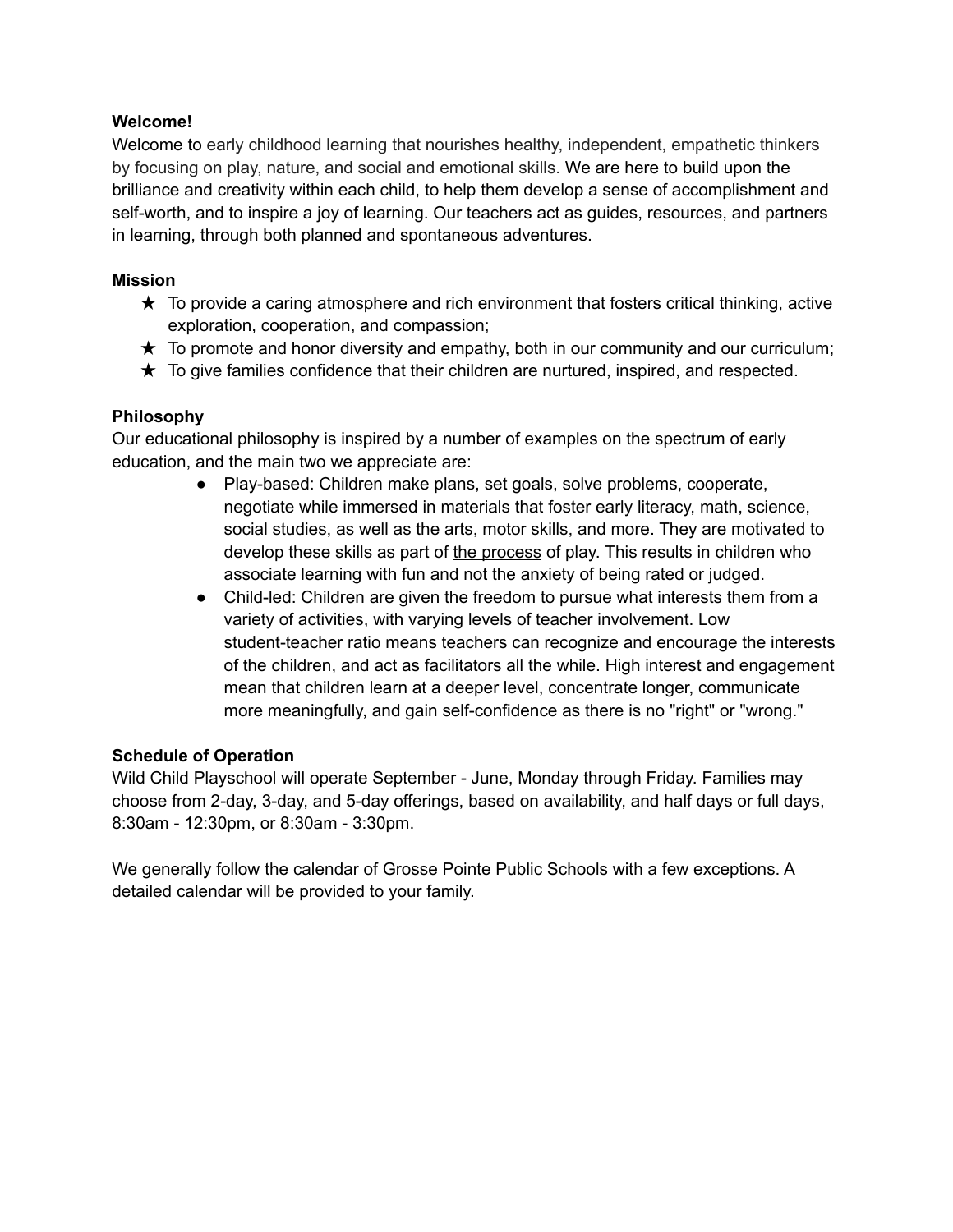# **Sample Schedule**

Your child's classroom schedule may vary slightly. A large component of our day consists of Free Play. Though teachers curate centers designed to inspire curiosity and invite play, spontaneous adventures are expected and welcome. We allow children to inspire us, too!

| <b>Sample Daily Schedule</b> |                                                                                                                                                                                                                |                                                                                                                                                                                            |  |
|------------------------------|----------------------------------------------------------------------------------------------------------------------------------------------------------------------------------------------------------------|--------------------------------------------------------------------------------------------------------------------------------------------------------------------------------------------|--|
|                              | <b>Activity</b>                                                                                                                                                                                                | <b>Staff Responsibilities</b>                                                                                                                                                              |  |
| 8:30                         | Arrival                                                                                                                                                                                                        | Assist children with placing items in their<br>cubbies while encouraging independence.<br>Assist children with signing in.                                                                 |  |
| $8:30 - 9:15$                | <b>Free Play</b><br>Children select from a variety of activity areas<br>including: Art, Dramatic Play, Literacy, Science,<br>Math, Sensory, Games, Puzzles, Project work.                                      | Assist with choices, cooperation, creativity and<br>peer interactions. Scaffold learning<br>opportunities. Ensure each child can pursue<br>their interests. Keep areas organized and neat. |  |
| $9:15 - 9:30$                | <b>Morning Circle</b><br>Introductory and greeting songs, weather,<br>sharing, gratitude.                                                                                                                      | Participate in singing, focus children's attention<br>on teacher directing activity, and encourage<br>participation of all children.                                                       |  |
| $9:30 - 9:45$                | <b>Group Music &amp; Movement</b><br>Songs, music appreciation, instruments,<br>movement, dance, finger plays, yoga.<br>*restroom*                                                                             | Quietly redirect children and avoid calling out<br>names. Participate in the songs, share a new<br>song, play an instrument, teach a finger play,<br>etc.                                  |  |
| $9:45 - 10:15$               | <b>Snack</b><br>Healthy snacks served family-style. Children<br>learn to serve themselves food, pour themselves<br>water, clean their own spills and area.                                                     | Supervise hand-washing, wash tables before<br>and after meal. Encourage self-help skills and<br>assist with clean up after meal. Sit with children<br>and engage in conversation.          |  |
| $10:15 - 10:45$              | <b>Recess</b><br>Gross motor movement!                                                                                                                                                                         | Maintain safety and encourage fair play while<br>allowing children to play freely and resolve<br>conflict. Ensure all children are included.                                               |  |
| $10:45 - 11:15$              | <b>Project Based Exploration</b><br>Digging into art, science, literacy, and numeracy<br>with extended inquiry units. We begin with<br>discussion leading us into investigation,<br>construction, and summary. | Help children frame their ideas and provide<br>them with usable resources. Look for other<br>areas of interest a child may express that can<br>spin off from the current project.          |  |
| $11:15 - 12:00$              | <b>Free Play</b><br>Children select from a variety of activity areas<br>including: Art, Dramatic Play, Literacy, Science,<br>Math, Sensory, Games, Puzzles, Project work.                                      | Assist with choices, cooperation, creativity and<br>peer interactions. Scaffold learning<br>opportunities. Ensure each child can pursue<br>their interests. Keep areas organized and neat. |  |
| 12:00 - 12:15                | <b>End Of Day</b><br>Clean up, prepare to go home.<br>*restroom*                                                                                                                                               | Guide children in returning items to their proper<br>places. Prepare children for parents' arrival.<br>Selected work or projects to go home.                                               |  |
| $12:15 - 12:30$              | <b>Reflection Circle; Story</b><br>Discuss the day and plans for tomorrow. A<br>storybook or a chapter will be read each day.                                                                                  | Quietly redirect children and avoid calling out<br>names. Assist with any remaining needs before<br>children go home.                                                                      |  |
| 12:30                        | <b>Departure</b>                                                                                                                                                                                               | Exchange highlights from child's day. Remind<br>parents to sign out child.                                                                                                                 |  |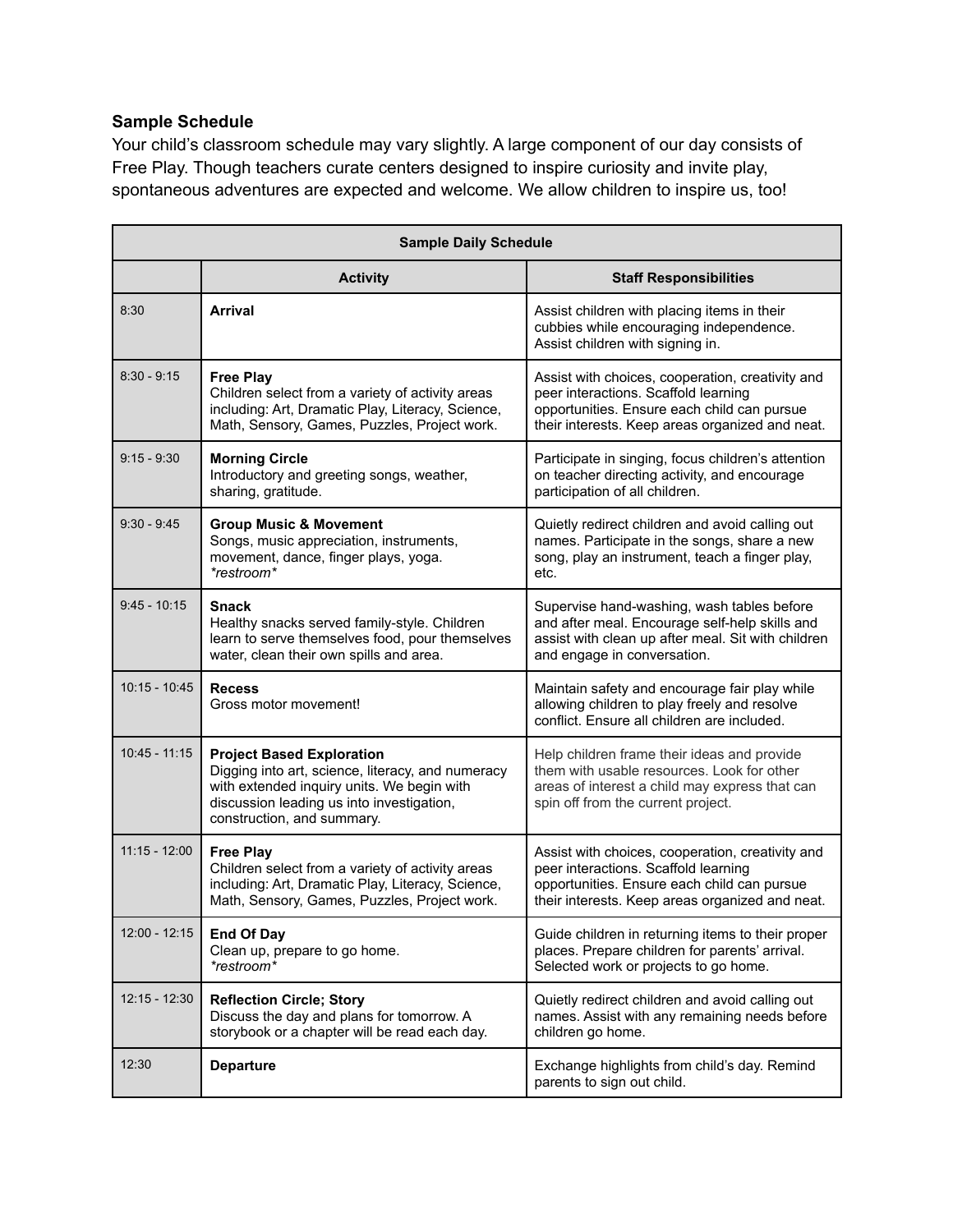| <b>Extended Day Schedule</b> |                                                                                                                                                                                                                                              |                                                                                                                                                                                                                       |  |
|------------------------------|----------------------------------------------------------------------------------------------------------------------------------------------------------------------------------------------------------------------------------------------|-----------------------------------------------------------------------------------------------------------------------------------------------------------------------------------------------------------------------|--|
|                              | <b>Activity</b>                                                                                                                                                                                                                              | <b>Staff Responsibilities</b>                                                                                                                                                                                         |  |
| $12:30 - 1:00$               | Lunch<br>Healthy lunch served family-style. Children learn<br>to serve themselves food, pour themselves water,<br>clean their own spills and area.                                                                                           | Supervise hand-washing, wash tables before<br>and after meal. Encourage self-help skills and<br>assist with clean up after meal. Sit with children<br>and engage in conversation.                                     |  |
| $1:00 - 1:30$                | <b>Quiet Time</b><br>Time to recharge and absorb all that our brains<br>have learned. Students find a comfortable place<br>for a quiet, solo activity or simply to rest.                                                                     | Supervise all areas, assist children with choices<br>when necessary, keep areas organized and<br>neat.                                                                                                                |  |
| $1:30 - 2:00$                | <b>Enrichment Class</b><br>Focus rotates among an art project, learning a<br>particular sport, learning or composing music,<br>etc.                                                                                                          | Participate in activity, focus children's attention<br>on teacher directing activity, and encourage<br>participation of all children.                                                                                 |  |
| $2.00 - 2.45$                | <b>Free Play</b><br>Students may continue enrichment class if they<br>are deeply engaged, or select from a variety of<br>activity areas including: Art, Dramatic Play,<br>Literacy, Science, Math, Sensory, Games,<br>Puzzles, Project work. | Supervise all areas, assisting with choices,<br>cooperation, creativity and peer interactions.<br>Scaffold learning opportunities. Ensure each<br>child can pursue their interests. Keep areas<br>organized and neat. |  |
| $2:45 - 3:15$                | <b>Snack</b><br>Healthy snacks served family-style. Children<br>learn to serve themselves food, pour themselves<br>water, clean their own spills and area.                                                                                   | Supervise hand-washing, wash tables before<br>and after meal. Encourage self-help skills and<br>assist with clean up after meal. Sit with children<br>and engage in conversation.                                     |  |
| $3:15 - 3:30$                | <b>End Of Day</b><br>Clean up, prepare to go home.<br>*restroom*                                                                                                                                                                             | Guide children in returning items to their proper<br>places. Prepare children for parents' arrival.<br>Selected artwork to go home.                                                                                   |  |
| 3:30                         | <b>Departure</b>                                                                                                                                                                                                                             | Remind parents to check their mailboxes.<br>Exchange highlights from child's day. Remind<br>parents to sign out child.                                                                                                |  |

## **Drop Off & Pick Up**

Children are only permitted to be picked up by those authorized by the enrolling parent/guardian. Anyone picking up a child should be prepared to supply photo identification. You may walk your child in or use the circular drive and drop them off with an awaiting staff member.

CELL PHONE USE PROHIBITED WHILE OPERATING VEHICLE.

Safe Drop Off Procedures:

- 1. Enter from St. Clair, follow the circle drive around the garden, stay in the line of cars.
- 2. Say your goodbyes in the car and staff will come to your vehicle.
- 3. You will sign your child in. Your child will be walked into school by staff.
- 4. Exit back out onto St. Clair.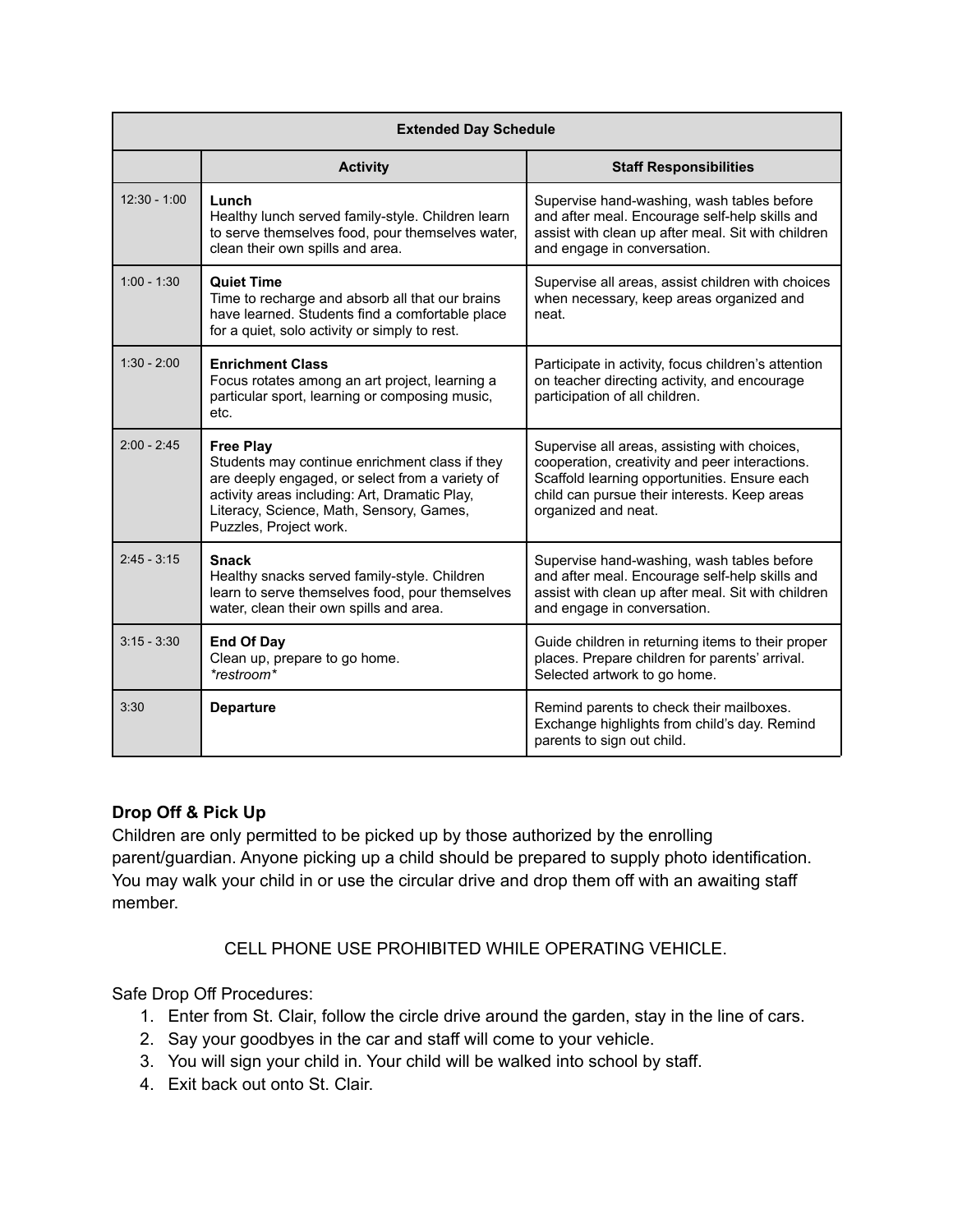Safe Pick Up Procedures:

- 1. Enter from St. Clair, follow the circle drive around the garden, stay in the line of cars.
- 2. Your child will be walked to your vehicle by staff.
- 3. You will sign your child out. You will place and buckle your child into their seat.
- 4. Exit back out onto St. Clair.

## **Admission Criteria**

- 1. Children must be at least 3 but no more than 5 years old on their first day, and fully potty trained.
- 2. Physical. All children are required to have a completed physician's examination form. Record of a physical is required every year.
- 3. Immunizations. State of Michigan law requires that children meet one of the following criteria in order to attend preschool:
	- Be fully immunized.
	- Be in the process of becoming fully immunized according to the approved schedule.
	- Have a physician's statement that immunizations are not needed for medical reasons.
	- Have a certified State of Michigan non-medical waiver form.
- 4. Fees.
	- First month's tuition is due the month prior. (see Fee Policy below)
	- One-time registration fee: \$100.
	- Annual supply fee: \$50.
- 5. Forms. All forms must be completed before the child's first day.

Your child's information is contained within the brightwheel app. It is considered confidential and only a limited number of individuals have access to view it.

Wild Child provides a welcome play environment to children of many ability levels and will happily make reasonable accommodations for those with special needs. However, Wild Child does not provide specific programs or services for children with special needs, nor does it employ staff with the expertise to provide special education. Every child deserves the best support possible for their needs. If individual special services are the priority, or are required, it may be in the best interest of a child for the parent or guardian to contact the public school district in the local education area for evaluation and support for special education services.

## **Withdrawal Criteria**

Parents are required to give the director 30 days notice in writing prior to withdrawing their child from the program. Any tuition due during those 30 days is required. Wild Child reserves the right to disenroll a child if we, in our sole opinion, deem it in the best interests of the child or the school.

## **Fee Policy**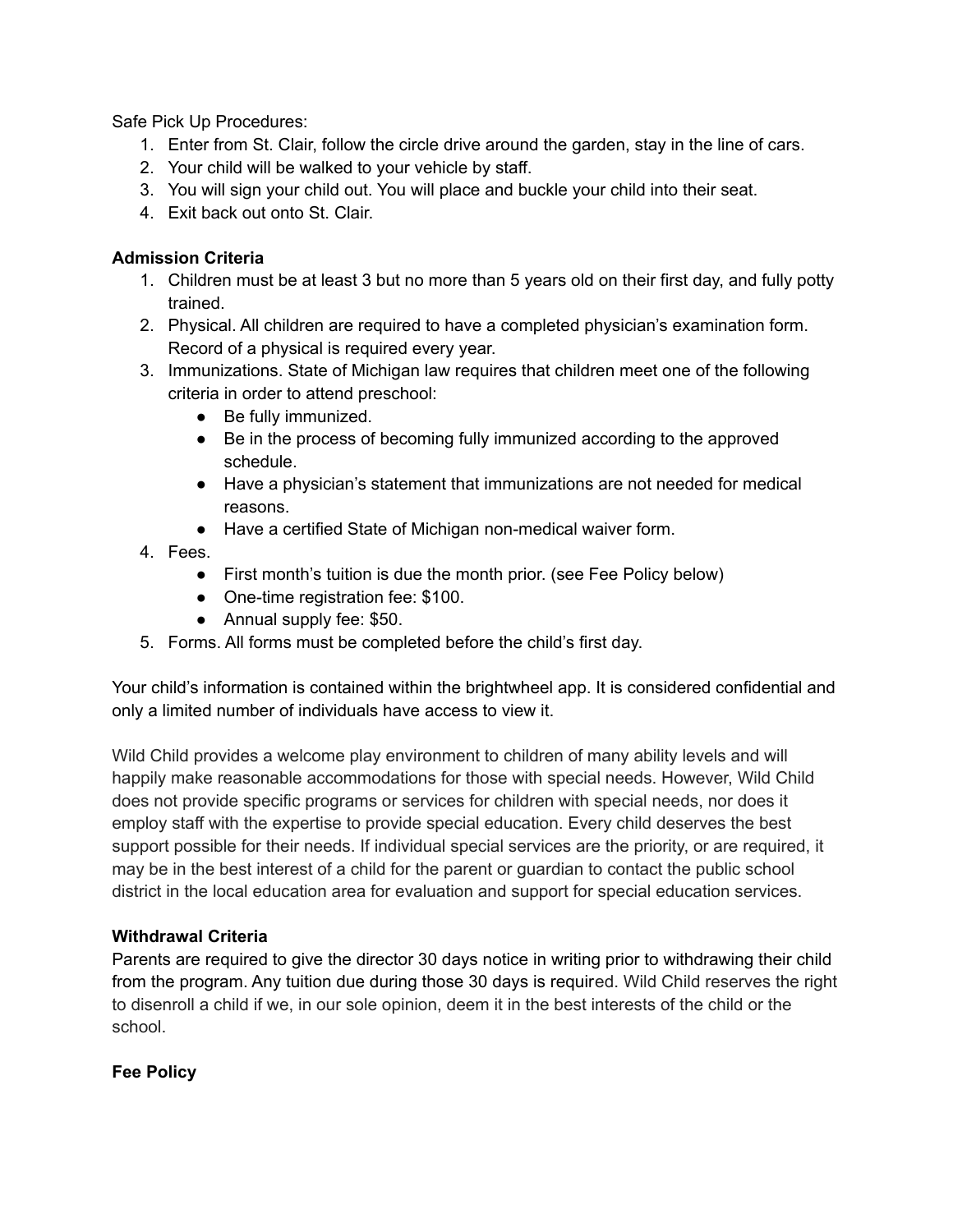Tuition payments are due on or before the first of each month for the next month's tuition. For example, payment is due August 1st for September tuition. If payment is not received in full within 5 calendar days of the due date, a \$25 late payment fee will be assessed. If payment is not received prior to the next billing date, the child will not be permitted to attend until all payments are up to date.

*If you ever have trouble making a tuition payment on time, please come and see us in advance.* We may be able to work something out with you and want to work together.

We offer no allowance for holidays, child illness or absence, or when the center is closed due to unforeseen circumstances. Our financial survival depends on optimum enrollment at all times. Tuition is based on this optimum enrollment, not on attendance. Time taken off without payment of tuition fee may result in your child's spot being offered to the next child on the waiting list.

If your child is repeatedly picked up late, a late fee of \$10 will be assessed.

All tuition, fees, and deposits are non-refundable.

#### **Attendance Policy**

Please report any absence to your child's teacher or the director, including the reason for your child's absence so we can make decisions about communicating with other parents regarding contagious illnesses. If a student must leave school early or arrive late due to a doctor's appointment or another compelling reason, please send a note or email 24 hours prior.

Children, staff, and volunteers with any of the following symptoms may NOT be in school:

| Diarrhea or vomiting                                                                                             | Yellow or green nasal discharge                                                                                            |
|------------------------------------------------------------------------------------------------------------------|----------------------------------------------------------------------------------------------------------------------------|
| Cough due to illness                                                                                             | Difficult or rapid breathing                                                                                               |
| Severe itching of the body or scalp, or<br>scratching of the scalp. These may be<br>symptoms of lice or scabies. | Fever over one hundred degrees Fahrenheit<br>(100o F) by mouth or ninety-nine degrees<br>Fahrenheit (99o F) under the arm. |
| Pinkeye-tears, redness of eyelid lining,<br>irritation, followed by swelling or discharge of<br>pus              | An infected skin patch(es)-crusty, bright yellow,<br>dry or gummy areas of the skin                                        |
| Unusual spots or rashes                                                                                          | Unexplained headache or stiff neck                                                                                         |
| Sore throat or trouble swallowing                                                                                | Yellowish skin or eyes                                                                                                     |

Rash and communicable diseases (chicken pox, measles, lice, pinkeye, etc) require documentation from a physician clearing the person to return. Otherwise, they may return to school 24 hours after the disappearance of all symptoms without the aid of medication. A child may not be brought to school if they are taking an antibiotic prescribed within the last 24 hours –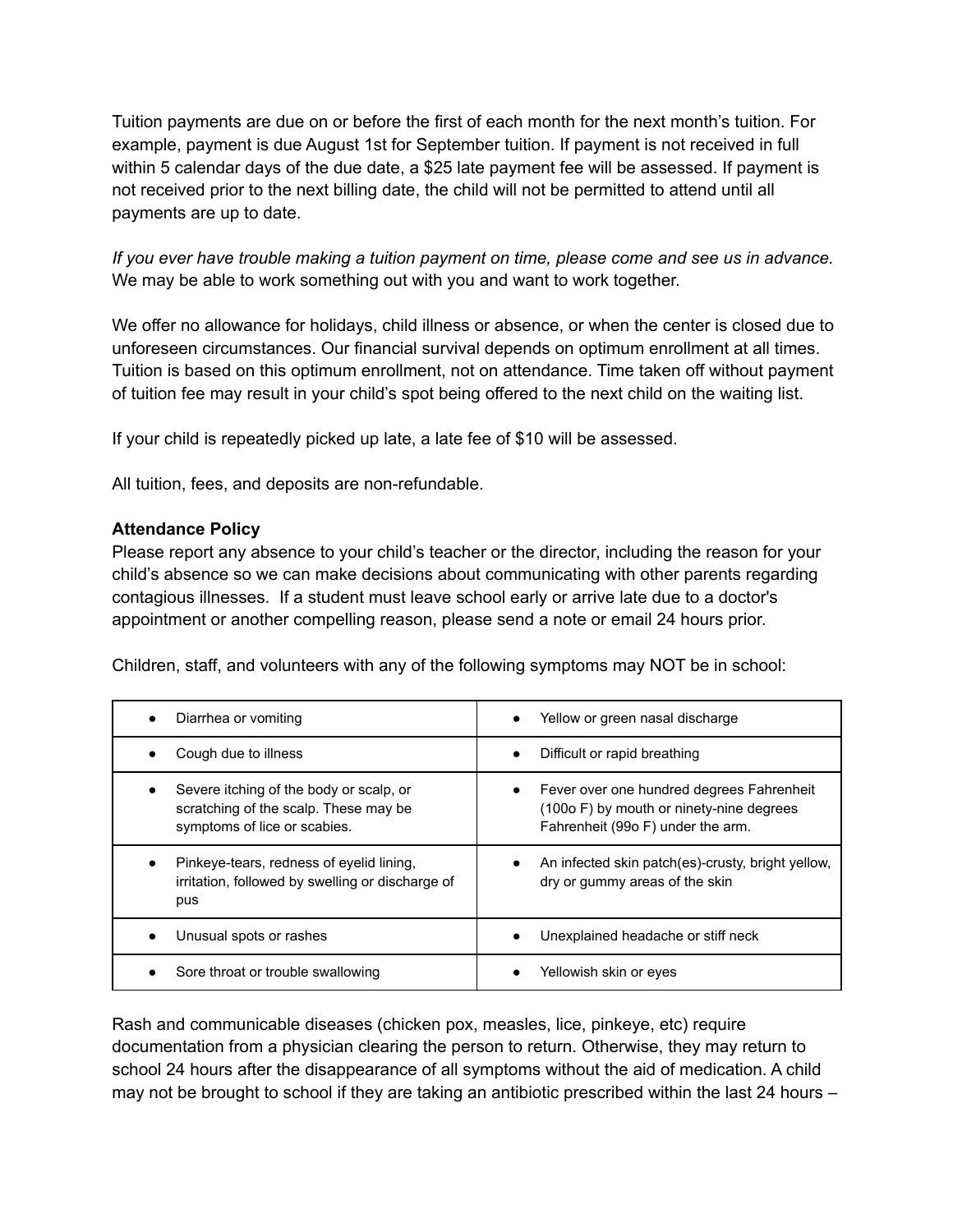children must be on antibiotics for 24 hours before returning to school. Children returning with any of the previous symptoms or illness may be sent home immediately. Your child's physician may be called if staff members have questions concerning your child's condition.

If staff or volunteers become ill while at the child care center, they will be sent home to prevent further spread of the illness. If children become ill while in our care, the child will be separated from the group to prevent further spread of the illness to other children. Parent or emergency contact person will be notified by phone and required to immediately pick up the child. The child will be made comfortable and will be adequately supervised until picked up.

*It is crucial that we be informed of any contagious condition so that we may notify all families and staff members.*

## **Covid-19 Policy**

Should you or any household member have any of the following COVID-19-like symptoms during the preceding 72 hours, we ask you to remain home and notify your child's teacher.

- Cough
- Sore Throat
- Muscle Aches
- Difficulty Breathing
- New Loss of Taste or Smell
- Fever at or above the threshold temperature of 100.4 $\degree$  F<sup>\*</sup> (or would have, but for the use of fever-reducing medicine).

Staff and students must remain out of the school if any member of the household has (or has been in close contact with anyone who has):

- A suspected or confirmed case of COVID-19 (for example close contact at school, work, religious service, social gathering); or
- Traveled internationally; or traveled domestically from any area which is the subject of travel restrictions under applicable state and local guidance.

Staff and students may not return for 14 days after exclusion for exposure or 10 days after exclusion for symptoms. Please note, depending on the circumstances we may require you to obtain clearance to return from a medical provider before return to the center will be allowed. We also require that you test your child anytime they are exposed to someone with COVID-19 so that the school and fellow families can be fully informed.

# STAFF AND FAMILIES MUST COMPLY WITH STATE AND LOCAL REGULATIONS REGARDING MASKS/FACE COVERINGS.

While masks are necessary, it is the parent's responsibility to provide the school with a clean cloth mask every day. Parents must wash the mask daily. If the child decides not to keep the mask on, staff can only encourage but will not force the child to wear the mask.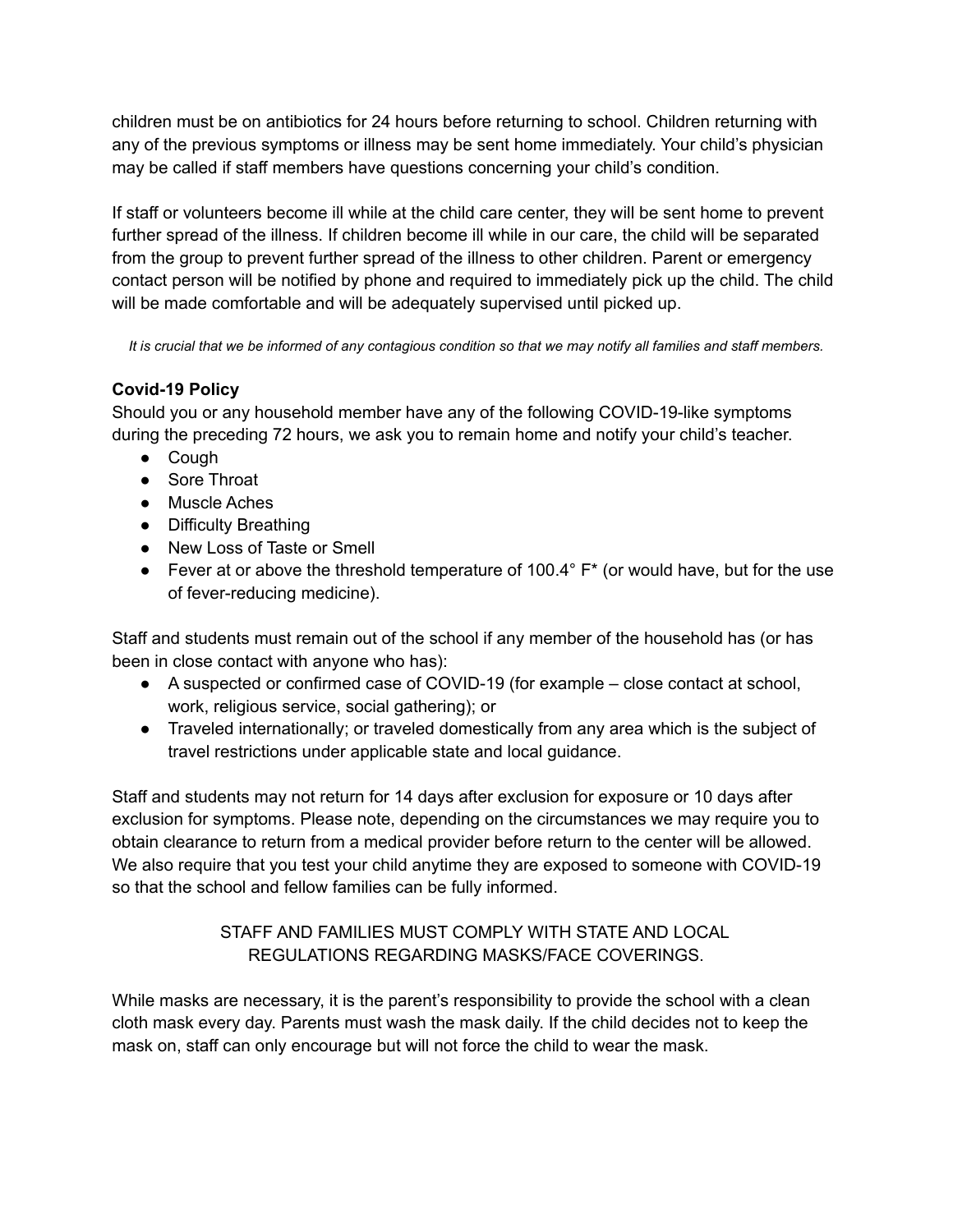The COVID-19 pandemic is a challenging and fluid situation. Federal, state, and local orders and guidance may change frequently, therefore our policies and procedures are subject to change accordingly. Current CDC guidelines can be found at

https://www.cdc.gov/coronavirus/2019-ncov/community/schools-childcare/guidance-for-childcare .html

We take Covid-19 seriously. Wild Child will rely on all preventative measures, including limiting group sizes, increasing sanitization and ventilation, wearing protective masks.

## **Medication Policy**

Whenever possible, it is best that medication be given at home. All medication must be in original container with original label and must have child's name, dates, times, dosage.

- Prescription Medication:
	- A doctor's note with written instructions on how the medicine is to be administered and for how long is REQUIRED;
	- $\circ$  A Medication Authorization form must also be filled out by a parent or legal guardian.
- Nonprescription/Over-The-Counter Medication:
	- "As-Needed" medication, including but not limited to antihistamines,decongestants, non-aspirin fever reducers/pain relievers, cough suppressants, requires written parent/guardian authorization each time.
	- Topical medication, including but not limited to diapering cream, triple antibiotic, sunscreen, and insect repellant, requires written parent/guardian authorization annually.

## **Emergencies**

Fire, tornado, and evacuation drills are held throughout the year at different times of the day. Early in the school year all students are instructed in proper procedures and a scheduled drill is held. Each child care staff member is trained at least twice a year on their duties and responsibilities for all emergency procedures. Extensive Emergency and Evacuation Plans are found in the Forms section at the back of this handbook.

We follow the schedule of Grosse Pointe Public Schools for weather, emergency, and holiday closures. Notice of school closings or a delayed start will appear:

Social Media: GPPS Facebook and Twitter Radio: WJR 760AM, WNIC 100.3FM, WOMC 104.3FM, WWJ 950AM TV: WXYZ Channel 7, WDIV Channel 4, FOX Channel 2

In the case of an accident, illness, injury, or other urgent incident, parent will be called by phone. If they are not contacted, they will receive a text message and the next parent/guardian/contact will be called by phone. Minor injuries or accidents will be discussed at pick up. Serious injuries will require immediate notification. All incidents will be documented in an incident form, signed by both staff and parent/guardian.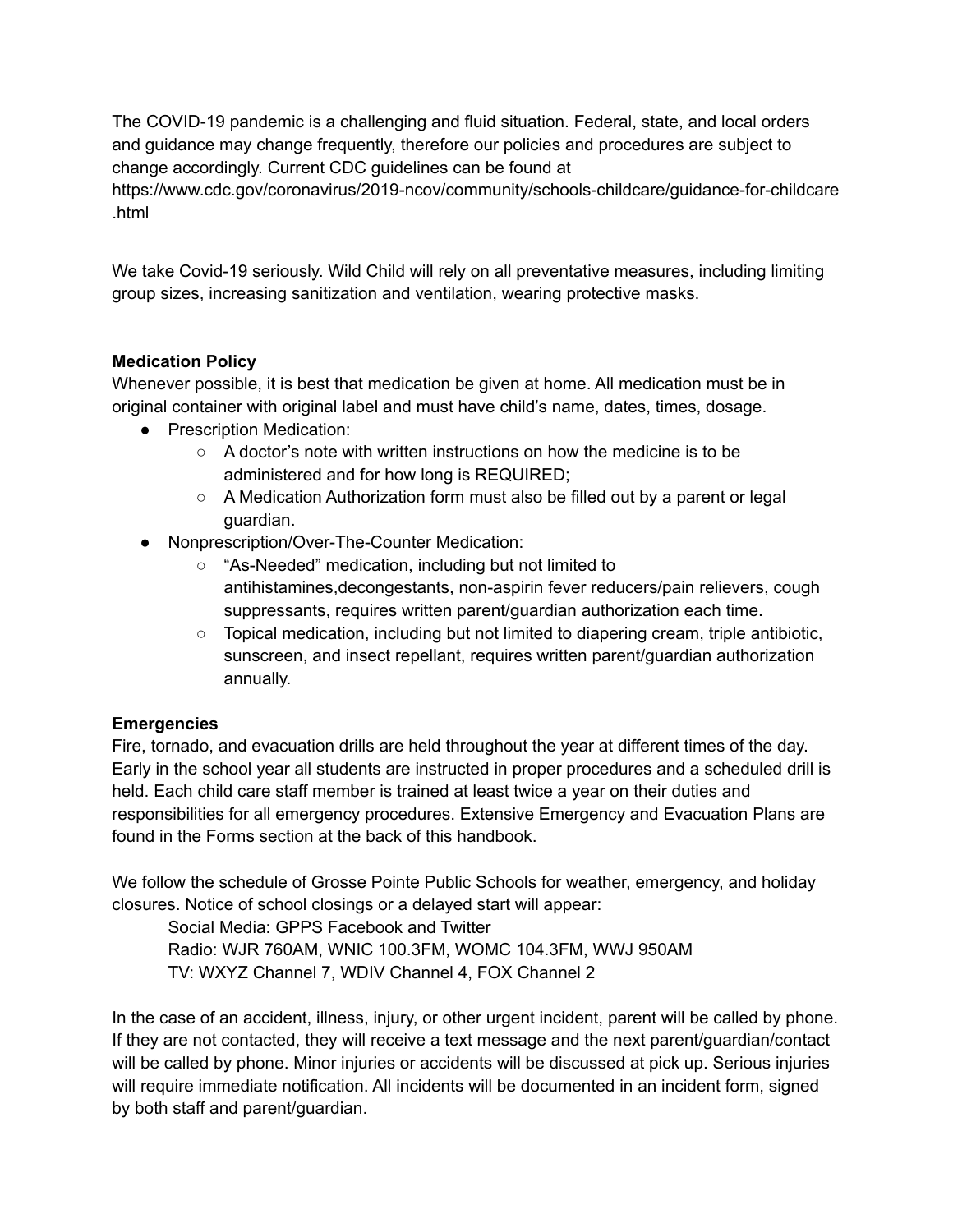## **Outdoor Play**

Outdoor play is crucial to our philosophy. We will spend time outdoors as much as possible. This means that, in addition to the "recess" time on the schedule, other daily activities will take place outdoors, too! Due to this, it is important to provide the necessary clothing and outerwear for the weather conditions. *Let us know if you would like help acquiring appropriate gear, or if you can donate gear.* Parents are encouraged to provide sunscreen (medication form must be signed for staff to apply sunscreen) and sun hat for sunny days. Layers are helpful for cooler mornings.

Children spend a shorter amount of time outside in hot and cold temperatures, but we strive to get outside every day. In cases of severe heat, severe cold, or storms, children will not spend time outside.

# **Clothing**

Active indoor and outdoor play is a regular part of our school day. Please dress your child in clothing that is suitable for running, climbing, and other vigorous activity, and that is appropriate for the weather.

- Because the children work with paint, clay and other messy materials, they should wear clothes that can be laundered easily.
- Shoes with rubber soles are required. For your child's safety we recommend that you do not send your child in flip flop shoes. Waterproof shoes, rain boots, snow boots are essential for wet/snowy days.
- A complete change of clothes is required, please have at least one complete set of clothing for your child. The extra set of clothing will be stored in a Ziploc baggie at school. Please be sure to mark your child's name on the outside of the baggie as well as on the extra clothing.

Due to licensing, children must be fully potty trained. We cannot be responsible for diapers.

## **Discipline Policy**

At Wild Child, we seek to enhance every child's self-image and ability to self-direct. We do not seek punishment, control, or obedience. Preschoolers are at an age where they are not always developmentally conscious of consequences before they act. We vow to maintain realistic expectations of behavior based on developmental ability, and guide children to recognize and put into practice more appropriate and beneficial behavior. Our day is full of opportunities to learn, practice, and grow, and challenging behaviors are just that - opportunities!

Behavior management techniques include:

- Guidance. Children practice problem-solving, conflict-resolution, cooperation and respect. Children learn how to identify and express emotions appropriately.
- Redirection. Staff offer alternative activities and choices. If needed, children may be guided away from the problem situation until they are calm enough to address it.
- Supervision. Staff create an environment that sets limits, keeps children engaged, and facilitates the ability to intervene when appropriate.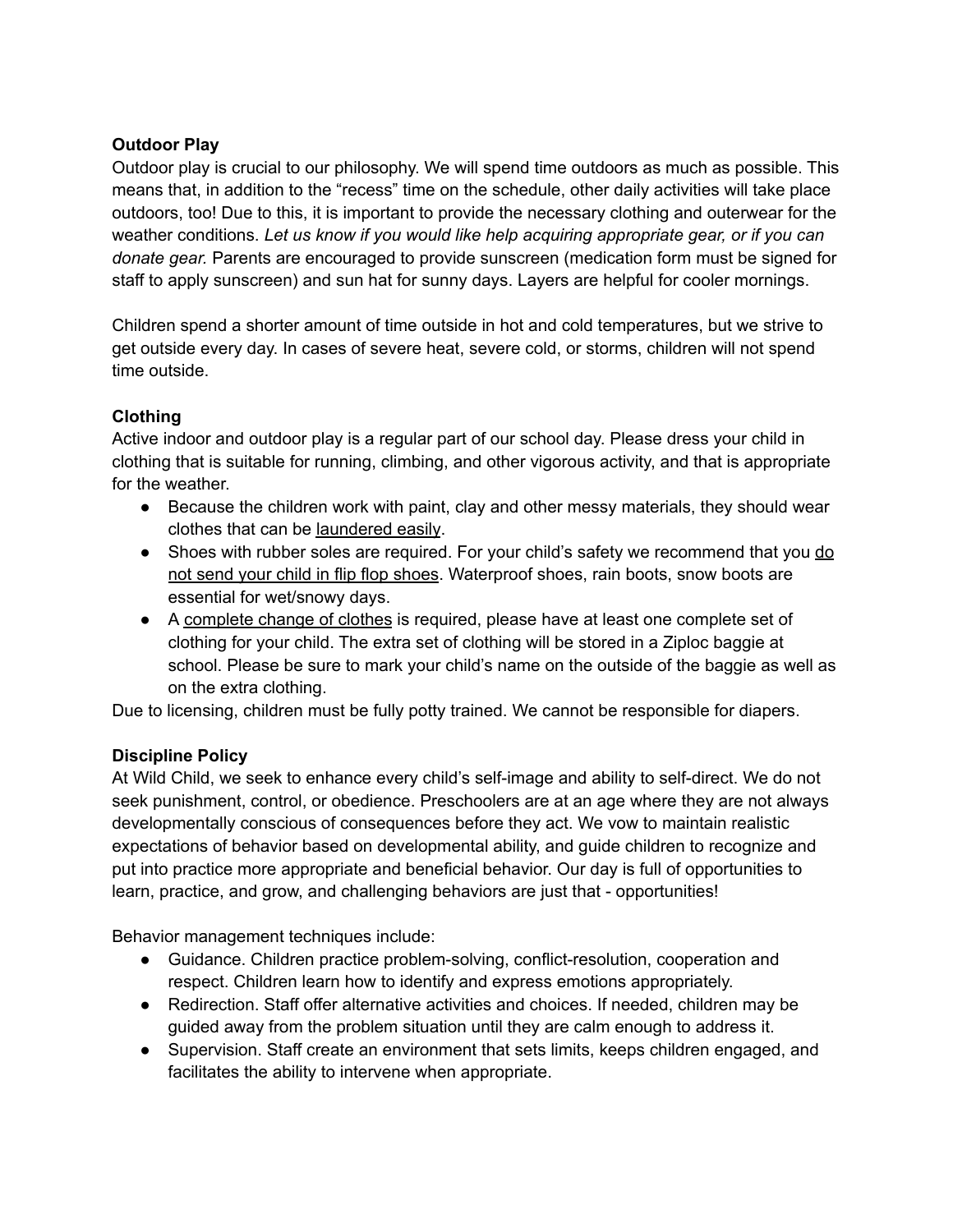The use of corporal punishment, threats, derogatory language are forbidden.

#### **Food Policy**

We provide each child with a morning snack. The morning snack is not meant to be a replacement for breakfast. Children in the extended day program will receive an afternoon snack and must bring lunch from home. Meals will be in accordance with the federal requirements of the Child and Adult Care Food Program, and will be posted weekly.

Parents that have children with food allergies or special diets must notify Wild Child with a written statement at enrollment. We may be able to accommodate most different dietary needs (e.g., vegetarian, vegan, lactose intolerant). If this is not possible, foods may need to be sent with the child on a daily basis. Please talk with staff if you have any questions.

Adults are responsible for:

- Offering healthy foods in sizes, shapes, and textures that are right for the children's age.
- Modeling good behavior and manners.
- Involving children in food preparation, serving, and clean-up.
- Providing a pleasant, relaxed eating atmosphere.

Children are responsible for:

- Whether they eat.
- How much they eat.
- Cleaning up their area.

| Foods from at least 2 different groups                                                                                                                                                           | <b>Minimum Portion Sizes</b>                                                                                              |  |
|--------------------------------------------------------------------------------------------------------------------------------------------------------------------------------------------------|---------------------------------------------------------------------------------------------------------------------------|--|
| Milk<br>- fluid milk (1% or skim for kids over age 2)                                                                                                                                            | $\frac{1}{2}$ cup or 4 oz.                                                                                                |  |
| <b>Fruit/Vegetable</b><br>- fruit and/or vegetable                                                                                                                                               | $\frac{1}{2}$ cup or 4 oz                                                                                                 |  |
| <b>Grains/Bread</b><br>(whole grain or enriched or fortified)<br>- bread<br>- cornbread or biscuit or roll or muffin<br>- cold dry cereal or hot cooked cereal<br>- pasta or noodles<br>- grains | $\frac{1}{2}$ slice<br>$\frac{1}{2}$ serving<br>$\frac{1}{4} - \frac{1}{3}$ cup<br>$\frac{1}{4}$ cup<br>$\frac{1}{4}$ cup |  |
| <b>Meat/Meat Alternate</b><br>- meat or poultry or fish<br>- alternate protein product<br>- cheese<br>- egg<br>- cooked dry beans or peas                                                        | $\frac{1}{2}$ OZ.<br>$\frac{1}{2}$ OZ.<br>$\frac{1}{2}$ oz.<br>$\frac{1}{2}$ egg<br>$1/8$ cup                             |  |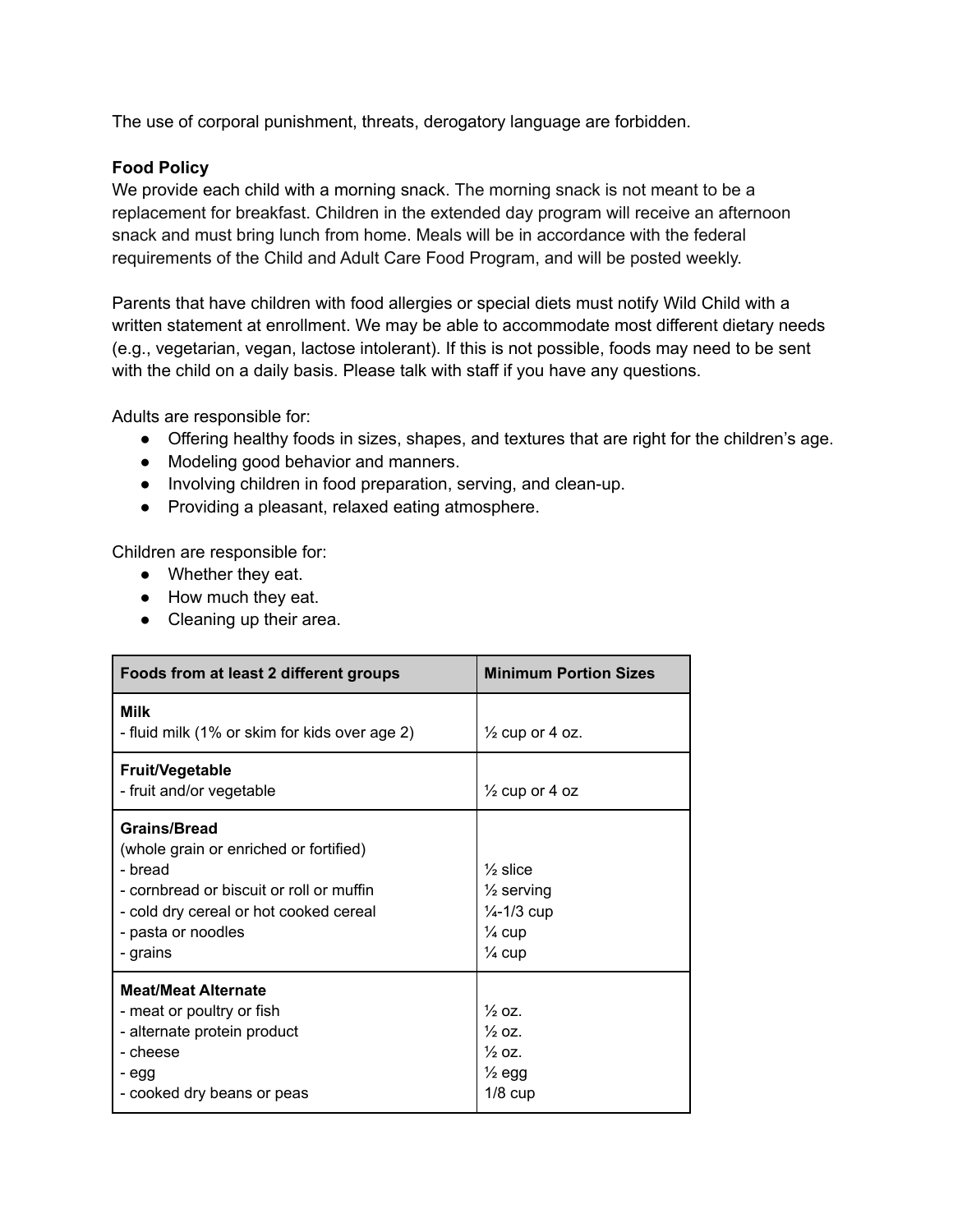| - peanut or other nut or seed butters<br>- nuts and/or seeds | 1 tbsp.<br>$\frac{1}{2}$ OZ. |
|--------------------------------------------------------------|------------------------------|
| - yogurt                                                     | 2 oz.                        |
| - tofu                                                       | 1 oz.                        |

#### **Volunteers**

*\*\*\*Volunteering during the Covid-19 pandemic is suspended.\*\*\**

Volunteers in the classroom are encouraged. A special family member or family friend is welcome to volunteer with prior approval from the director (parents/quardians may visit anytime). They may simply participate in our typical daily activities, or they may share a special skill/interest/experience, such as:

- Read a book or tell a story.
- Do a science or math experiment.
- Play an instrument or teach new songs.
- Teach a dance or yoga or language.
- Share photos or art or recipes from another culture.

Volunteers are supervised at all times. All volunteers (including parents/guardians) must have public sex offender registry clearance. Any individual who is registered on the PSOR is prohibited from having contact with any child in care.

#### **Birthdays**

If you would like your child's birthday to be celebrated, you are welcome to bring a treat to share. Please make arrangements with your child's teacher at least two days prior to the birthday. Contact us for suggestions on fun and nutritious snack ideas. Due to child care licensing regulations, all snacks must be pre-packaged.

#### **Licensing Notebook**

The licensing notebook contains all the licensing inspection and special investigation reports and related corrective action plans for the last 5 years. The licensing notebook is in the center office and is available to parents during regular business hours. Licensing inspection reports, special investigation reports, and corrective action plans from at least the past 3 years are available on the Department of Licensing and Regulatory Affairs child care licensing website at **[www.michigan.gov/michildcare](http://www.michigan.gov/michildcare)**.

## **Incident Notification Plan**

• Notification will occur at pick up time for minor injuries/incidents. Staff may apply first aid if needed, complete incident report, and notify parent at pick up time verbally and/or with provided written injury report.

• Notification will occur immediately via telephone call to parent for serious injuries/incidents. If unable to reach parent, the emergency contact person will be contacted. This applies to more serious injuries, illnesses, or incidents, including, but not limited to: head injuries of any kind, injuries requiring medical attention, allergic reactions/rashes, seizures, asthma attacks, unconscious child, fever, vomiting child, or incidents involving lost children, physical discipline of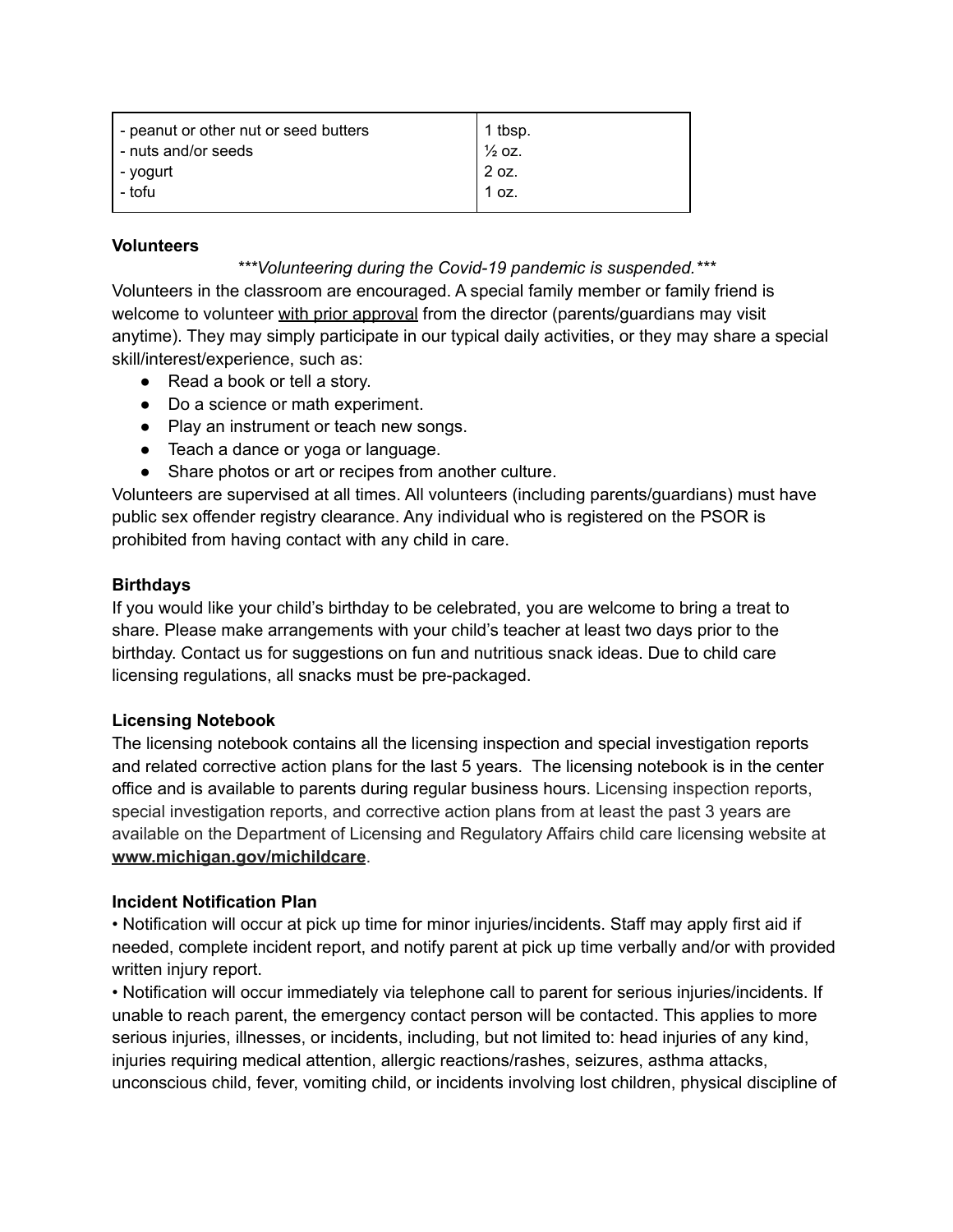a child by a staff member/volunteer, alleged sexual contact between children or between a child and staff/volunteer…etc.

• In case of an emergency, such as a natural disaster, parents will be notified via mass email, or text message system, and staff will also use the emergency child information cards to contact parents for immediate pick-up. The center will notify local law enforcement agency so they can let parents know where their children have been taken if a parent contacts the police department.

## **Emergency and Evacuation Plans**

**EVACUATION/RELOCATION.** In case of the need to evacuate (due to fire or building issue) or relocate (due to flooding or power outage).

- 1. Sound fire alarm.
- 2. Lead Teacher will line up children in a single line and do a head count of the children. Teacher will grab attendance and emergency cards and proceed with the children in a single line to the following sites:
	- a. Grosse Pointe Police Department at 17145 Maumee Ave.
	- b. Maire Elementary School at 740 Cadieux Rd.

Once at the meeting place, take roll to account for all children in attendance. Keep children calm and quiet.

- 3. The director will contact the fire department. This person will do a quick check of lavatories, closets, under desks, behind curtains, etc. If children are found they will proceed with the child to the predetermined meeting place and reunite with the child's assigned teacher if possible.
- 4. The assistant will grab any medications, and do a quick check of rooms for children.
- 5. Children with special needs or acquiring special accommodations will be transported by wagon, which is stored in the basement.

**SHELTER IN PLACE.** In case of the need to stay put due to a tornado, disaster, lockdown, or notification from authorities.

- 1. Lead Teacher will line up children and do a head count and proceed to the basement.
- 2. Children with special needs or acquiring special accommodations will be transported by wagon, which is stored in the basement.
- 3. The assistant will grab any medications, and do a quick check of room for children.
- 4. The director will do a quick check of lavatories, closets, under desks, behind curtains, etc. If children are found they will proceed with the child to the predetermined meeting place and reunite with the child's assigned teacher if possible.
- 5. Once at predetermined shelter do another head count.
- 6. Keep children calm and wait for the all clear.

## **SERIOUS ACCIDENT/INJURY**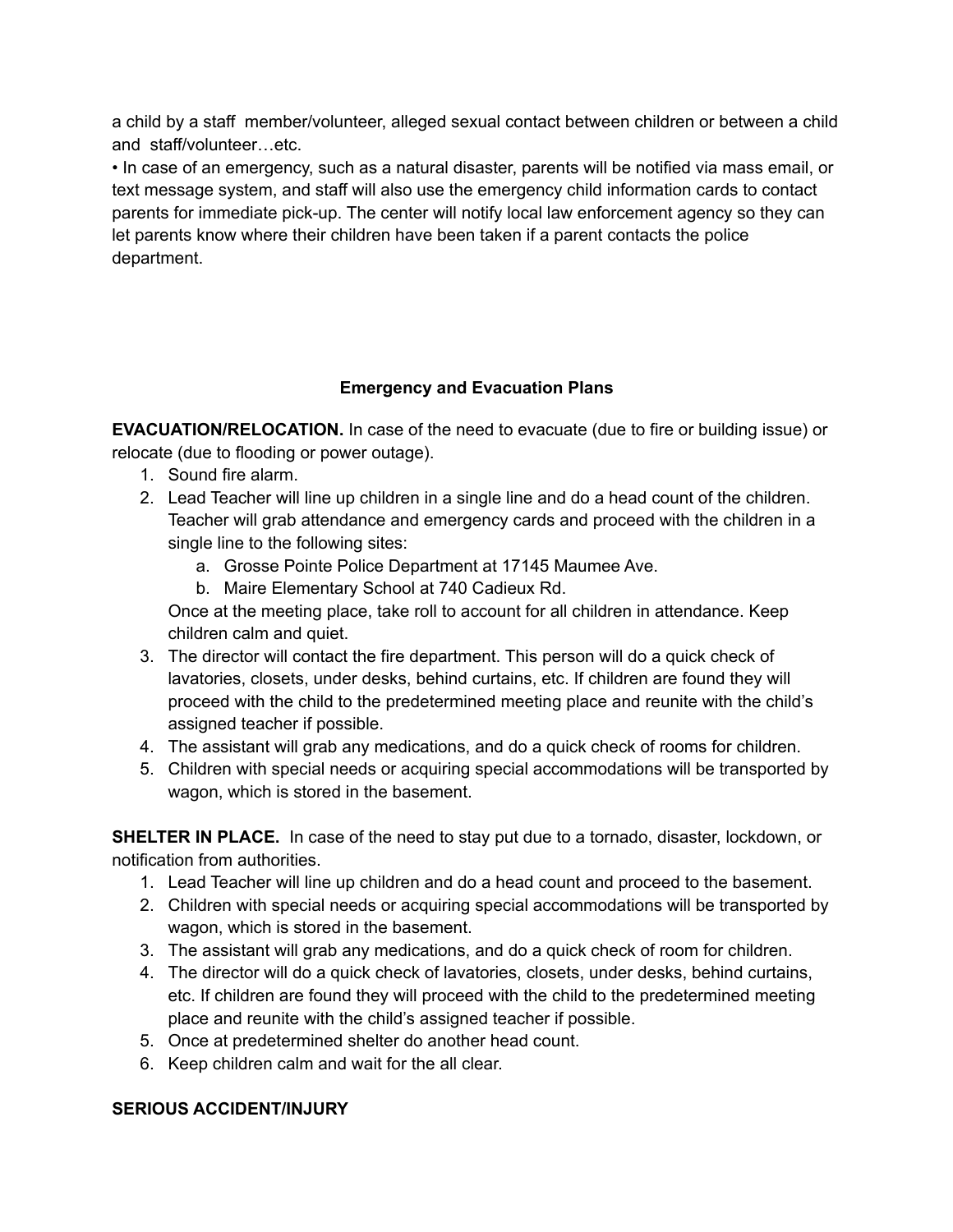- 1. Assess child to determine extent of injury
- 2. Call 911 or administer First Aid as necessary
- 3. Contact Parent or emergency contact person.

Parents will be notified via mass email, or text message system, and staff will also use the emergency child information cards to contact parents for immediate pick-up. The center will notify local law enforcement agency so they can let parents know where their children have been taken if a parent contacts the police department.

#### Basic Information

| <b>Facility Name</b>      | Wild Child Playschool                 |
|---------------------------|---------------------------------------|
| <b>Facility Address</b>   | 17150 Maumee, Grosse Pointe, MI 48230 |
| <b>Facility Phone</b>     | 313-263-3651                          |
| Main Contact(s)           | Lindsey Richards, Director            |
| Emergency Kit Location(s) | Each classroom and in the basement.   |
| Number of Children        | 11 per classroom                      |

#### Emergency Contacts

|                              | Phone        | Location                                     | Additional Info |  |  |
|------------------------------|--------------|----------------------------------------------|-----------------|--|--|
| <b>Emergency 911</b>         |              |                                              |                 |  |  |
| Public Safety (Fire, Police) | 313-886-3200 | 17145 Maumee                                 |                 |  |  |
| Hospital                     | 313-473-1000 | <b>Beaumont Grosse Pointe</b><br>468 Cadieux |                 |  |  |
| Electric & Gas Company       | 313-256-6227 | <b>DTE</b>                                   |                 |  |  |
| <b>Water Company</b>         | 313-885-5800 | 17147 Maumee                                 |                 |  |  |
| Insurance Company            | 810-229-5415 | <b>Church Mutual</b>                         |                 |  |  |
|                              |              |                                              |                 |  |  |
|                              |              |                                              |                 |  |  |